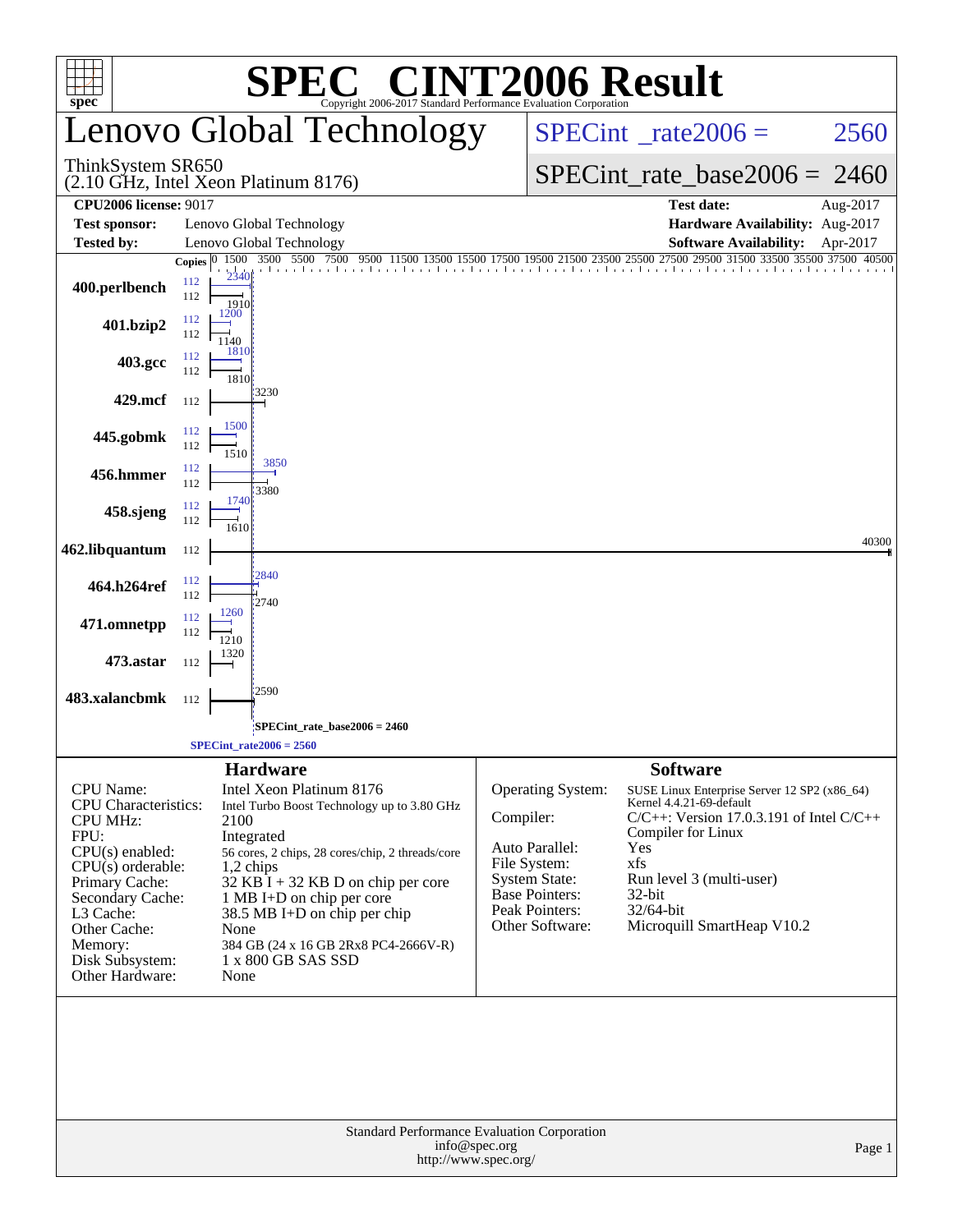

# enovo Global Technology

#### ThinkSystem SR650

(2.10 GHz, Intel Xeon Platinum 8176)

SPECint rate $2006 = 2560$ 

#### [SPECint\\_rate\\_base2006 =](http://www.spec.org/auto/cpu2006/Docs/result-fields.html#SPECintratebase2006) 2460

**[Test sponsor:](http://www.spec.org/auto/cpu2006/Docs/result-fields.html#Testsponsor)** Lenovo Global Technology **[Hardware Availability:](http://www.spec.org/auto/cpu2006/Docs/result-fields.html#HardwareAvailability)** Aug-2017

**[CPU2006 license:](http://www.spec.org/auto/cpu2006/Docs/result-fields.html#CPU2006license)** 9017 **[Test date:](http://www.spec.org/auto/cpu2006/Docs/result-fields.html#Testdate)** Aug-2017 **[Tested by:](http://www.spec.org/auto/cpu2006/Docs/result-fields.html#Testedby)** Lenovo Global Technology **[Software Availability:](http://www.spec.org/auto/cpu2006/Docs/result-fields.html#SoftwareAvailability)** Apr-2017

#### **[Results Table](http://www.spec.org/auto/cpu2006/Docs/result-fields.html#ResultsTable)**

|                                                                                                          | <b>Base</b>   |                |       |                |             |                |               | <b>Peak</b>   |                |              |                |              |                |              |
|----------------------------------------------------------------------------------------------------------|---------------|----------------|-------|----------------|-------------|----------------|---------------|---------------|----------------|--------------|----------------|--------------|----------------|--------------|
| <b>Benchmark</b>                                                                                         | <b>Copies</b> | <b>Seconds</b> | Ratio | <b>Seconds</b> | Ratio       | <b>Seconds</b> | Ratio         | <b>Copies</b> | <b>Seconds</b> | <b>Ratio</b> | <b>Seconds</b> | <b>Ratio</b> | <b>Seconds</b> | <b>Ratio</b> |
| 400.perlbench                                                                                            | 112           | 571            | 1920  | 572            | <b>1910</b> | 573            | 1910 <b> </b> | 112           | 467            | 2340         | 467            | 2340         | 465            | 2360         |
| 401.bzip2                                                                                                | 112           | 944            | 1140  | 941            | 1150        | 949            | 1140          | 112           | 902            | 1200         | 904            | 1200         | 898            | 1200         |
| $403.\mathrm{gcc}$                                                                                       | 112           | 499            | 1810  | 497            | 1820        | 498            | <b>1810</b>   | 112           | 500            | 1800         | 498            | 1810         | 496            | 1820         |
| $429$ .mcf                                                                                               | 112           | 316            | 3230  | 315            | 3240        | 318            | 3210          | 112           | 316            | 3230         | 315            | 3240         | 318            | 3210         |
| $445$ .gobm $k$                                                                                          | 112           | 779            | 1510  | 779            | 1510        | 780            | 1510          | 112           | 782            | 1500         | 781            | 1500         | 781            | 1500         |
| 456.hmmer                                                                                                | 112           | 311            | 3360  | 308            | 3390        | 309            | 3380          | 112           | 273            | 3830         | 271            | 3850         | 271            | 3850         |
| $458$ .sjeng                                                                                             | 112           | 840            | 1610  | 840            | 1610        | 840            | 1610          | 112           | 780            | 1740         | 780            | 1740         | 781            | 1740         |
| 462.libquantum                                                                                           | 112           | 57.7           | 40300 | 57.5           | 40400       | 57.6           | 40300         | 112           | 57.7           | 40300        | 57.5           | 40400        | 57.6           | 40300        |
| 464.h264ref                                                                                              | 112           | 908            | 2730  | 903            | 2750        | 905            | 2740          | 112           | 872            | 2840         | 873            | 2840         | 878            | 2820         |
| 471.omnetpp                                                                                              | 112           | 578            | 1210  | 578            | 1210        | 577            | 1210          | 112           | 557            | 1260         | 558            | 1260         | 557            | 1260         |
| $473$ . astar                                                                                            | 112           | 597            | 1320  | 598            | 1320        | 597            | 1320          | 112           | 597            | 1320         | 598            | 1320         | 597            | 1320         |
| 483.xalancbmk                                                                                            | 112           | 299            | 2590  | 299            | 2590        | 300            | 2580          | 112           | 299            | 2590         | 299            | 2590         | 300            | 2580         |
| Results appear in the order in which they were run. Bold underlined text indicates a median measurement. |               |                |       |                |             |                |               |               |                |              |                |              |                |              |

#### **[Submit Notes](http://www.spec.org/auto/cpu2006/Docs/result-fields.html#SubmitNotes)**

 The numactl mechanism was used to bind copies to processors. The config file option 'submit' was used to generate numactl commands to bind each copy to a specific processor. For details, please see the config file.

#### **[Operating System Notes](http://www.spec.org/auto/cpu2006/Docs/result-fields.html#OperatingSystemNotes)**

Stack size set to unlimited using "ulimit -s unlimited"

#### **[Platform Notes](http://www.spec.org/auto/cpu2006/Docs/result-fields.html#PlatformNotes)**

BIOS configuration: Operating Mode set to Maximum Performance SNC set to Enable DCU Streamer Prefetcher set to Disable Stale AtoS set to Enable LLC dead line alloc set to Disable Sysinfo program /home/cpu2006-1.2-ic17.0u3/config/sysinfo.rev6993 Revision 6993 of 2015-11-06 (b5e8d4b4eb51ed28d7f98696cbe290c1) running on Cyborg-SUT3 Tue Aug 1 21:47:53 2017 This section contains SUT (System Under Test) info as seen by some common utilities. To remove or add to this section, see: <http://www.spec.org/cpu2006/Docs/config.html#sysinfo> From /proc/cpuinfo model name : Intel(R) Xeon(R) Platinum 8176 CPU @ 2.10GHz 2 "physical id"s (chips) Continued on next page

Standard Performance Evaluation Corporation [info@spec.org](mailto:info@spec.org) <http://www.spec.org/>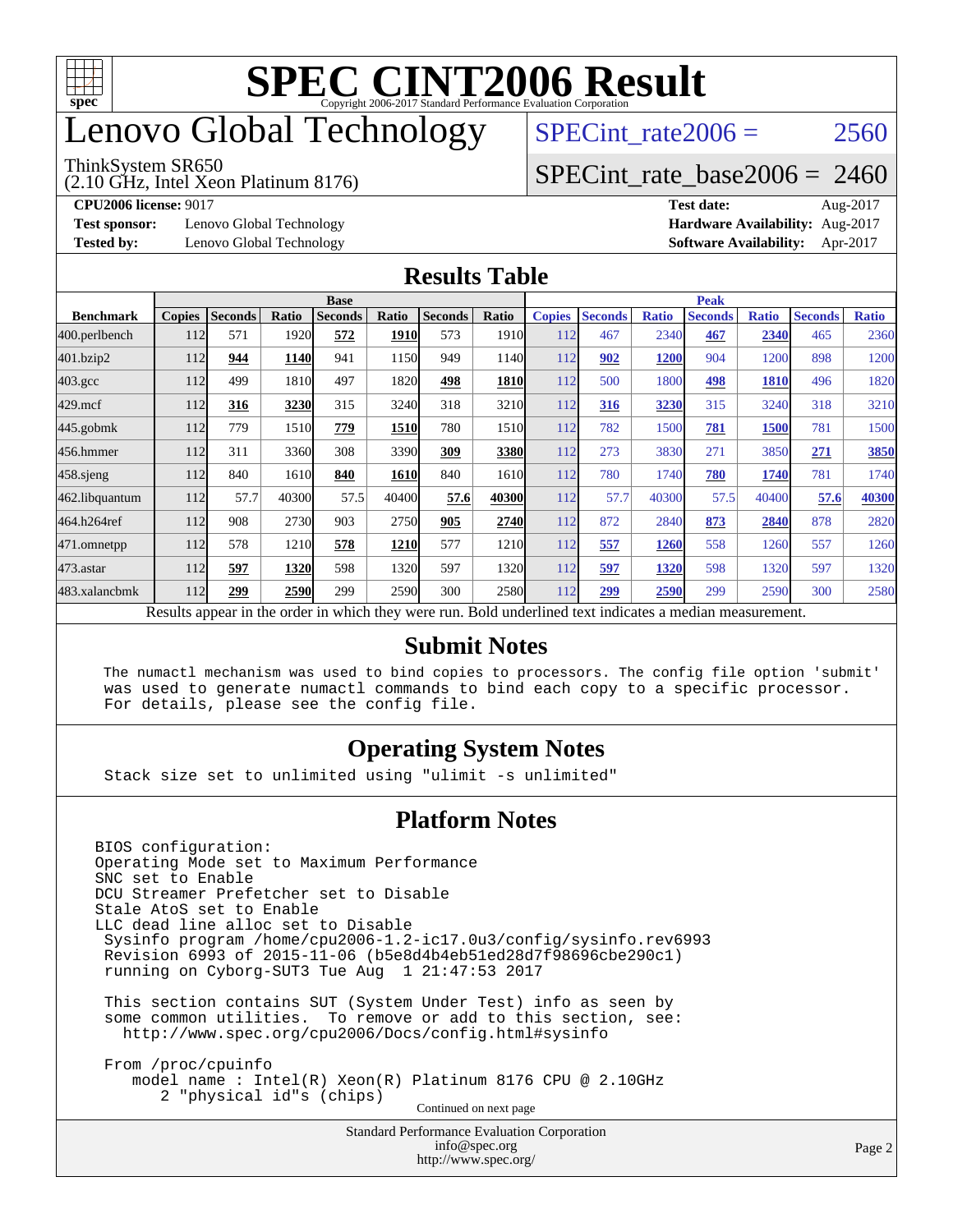

### enovo Global Technology

SPECint rate $2006 = 2560$ 

(2.10 GHz, Intel Xeon Platinum 8176) ThinkSystem SR650

 $SPECint_rate_base2006 = 2460$  $SPECint_rate_base2006 = 2460$ 

**[CPU2006 license:](http://www.spec.org/auto/cpu2006/Docs/result-fields.html#CPU2006license)** 9017 **[Test date:](http://www.spec.org/auto/cpu2006/Docs/result-fields.html#Testdate)** Aug-2017

**[Test sponsor:](http://www.spec.org/auto/cpu2006/Docs/result-fields.html#Testsponsor)** Lenovo Global Technology **[Hardware Availability:](http://www.spec.org/auto/cpu2006/Docs/result-fields.html#HardwareAvailability)** Aug-2017 **[Tested by:](http://www.spec.org/auto/cpu2006/Docs/result-fields.html#Testedby)** Lenovo Global Technology **[Software Availability:](http://www.spec.org/auto/cpu2006/Docs/result-fields.html#SoftwareAvailability)** Apr-2017

#### **[Platform Notes \(Continued\)](http://www.spec.org/auto/cpu2006/Docs/result-fields.html#PlatformNotes)**

Standard Performance Evaluation Corporation 112 "processors" cores, siblings (Caution: counting these is hw and system dependent. The following excerpts from /proc/cpuinfo might not be reliable. Use with caution.) cpu cores : 28 siblings : 56 physical 0: cores 0 1 2 3 4 5 6 8 9 10 11 12 13 14 16 17 18 19 20 21 22 24 25 26 27 28 29 30 physical 1: cores 0 1 2 3 4 5 6 8 9 10 11 12 13 14 16 17 18 19 20 21 22 24 25 26 27 28 29 30 cache size : 39424 KB From /proc/meminfo MemTotal: 395892192 kB HugePages\_Total: 0<br>Hugepagesize: 2048 kB Hugepagesize: From /etc/\*release\* /etc/\*version\* SuSE-release: SUSE Linux Enterprise Server 12 (x86\_64) VERSION = 12 PATCHLEVEL = 2 # This file is deprecated and will be removed in a future service pack or release. # Please check /etc/os-release for details about this release. os-release: NAME="SLES" VERSION="12-SP2" VERSION\_ID="12.2" PRETTY\_NAME="SUSE Linux Enterprise Server 12 SP2" ID="sles" ANSI\_COLOR="0;32" CPE\_NAME="cpe:/o:suse:sles:12:sp2" uname -a: Linux Cyborg-SUT3 4.4.21-69-default #1 SMP Tue Oct 25 10:58:20 UTC 2016 (9464f67) x86\_64 x86\_64 x86\_64 GNU/Linux run-level 3 Aug 1 21:47 SPEC is set to: /home/cpu2006-1.2-ic17.0u3 Filesystem Type Size Used Avail Use% Mounted on<br>
/dev/sdb3 xfs 445G 10G 435G 3% / xfs 445G 10G 435G 3% / Additional information from dmidecode: Warning: Use caution when you interpret this section. The 'dmidecode' program reads system data which is "intended to allow hardware to be accurately determined", but the intent may not be met, as there are frequent changes to hardware, firmware, and the "DMTF SMBIOS" standard. BIOS Lenovo -[IVE111C-1.00]- 07/17/2017 Memory: Continued on next page

[info@spec.org](mailto:info@spec.org) <http://www.spec.org/>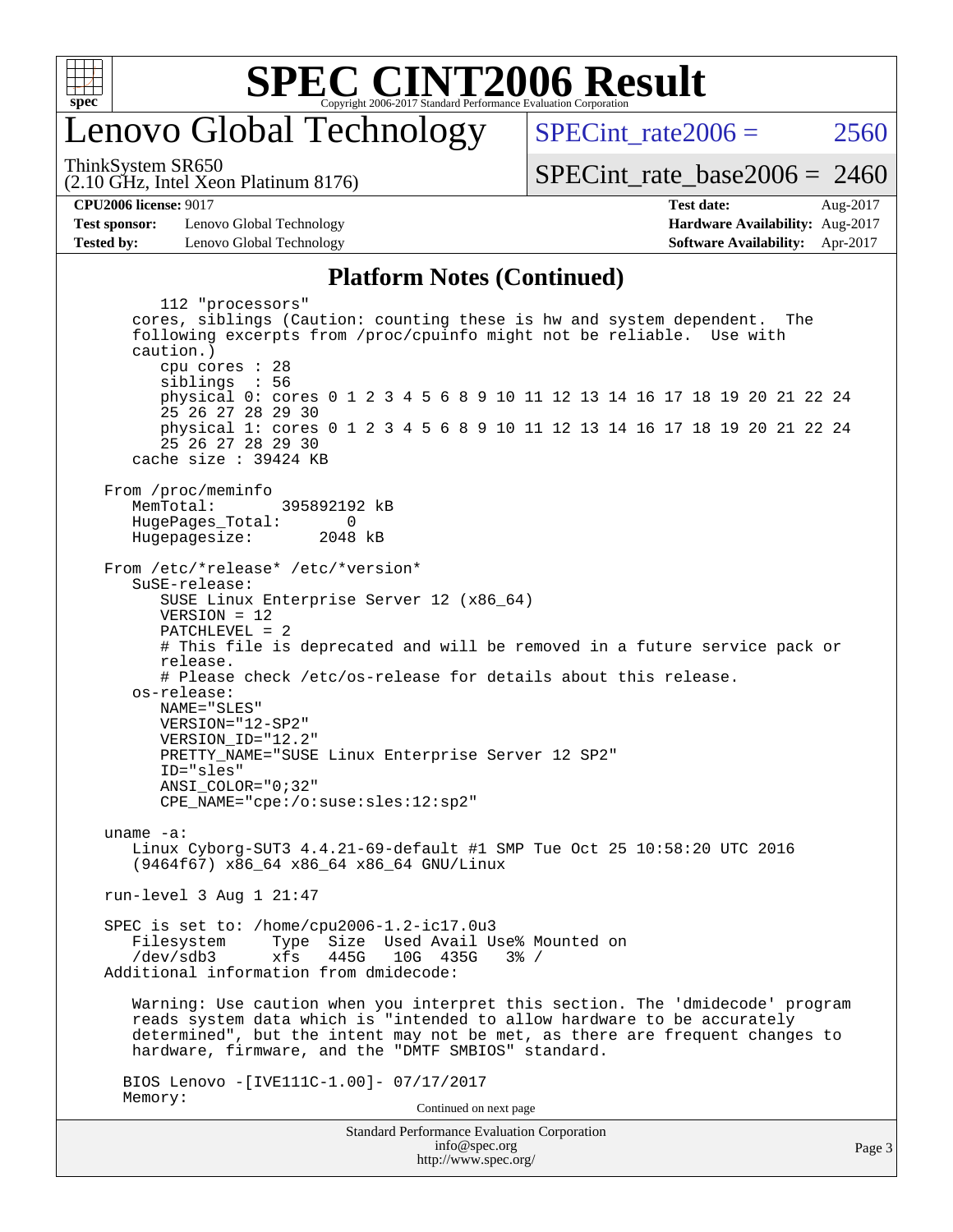

## enovo Global Technology

SPECint rate  $2006 = 2560$ 

ThinkSystem SR650

(2.10 GHz, Intel Xeon Platinum 8176)

[SPECint\\_rate\\_base2006 =](http://www.spec.org/auto/cpu2006/Docs/result-fields.html#SPECintratebase2006) 2460

**[Test sponsor:](http://www.spec.org/auto/cpu2006/Docs/result-fields.html#Testsponsor)** Lenovo Global Technology **[Hardware Availability:](http://www.spec.org/auto/cpu2006/Docs/result-fields.html#HardwareAvailability)** Aug-2017

**[CPU2006 license:](http://www.spec.org/auto/cpu2006/Docs/result-fields.html#CPU2006license)** 9017 **[Test date:](http://www.spec.org/auto/cpu2006/Docs/result-fields.html#Testdate)** Aug-2017 **[Tested by:](http://www.spec.org/auto/cpu2006/Docs/result-fields.html#Testedby)** Lenovo Global Technology **[Software Availability:](http://www.spec.org/auto/cpu2006/Docs/result-fields.html#SoftwareAvailability)** Apr-2017

#### **[Platform Notes \(Continued\)](http://www.spec.org/auto/cpu2006/Docs/result-fields.html#PlatformNotes)**

24x Samsung M393A2K43BB1-CTD 16 GB 2 rank 2666 MHz

(End of data from sysinfo program)

#### **[General Notes](http://www.spec.org/auto/cpu2006/Docs/result-fields.html#GeneralNotes)**

Environment variables set by runspec before the start of the run: LD\_LIBRARY\_PATH = "/home/cpu2006-1.2-ic17.0u3/lib/ia32:/home/cpu2006-1.2-ic17.0u3/lib/intel64:/home/cpu2006-1.2-ic17.0u3/sh10.2"

 Binaries compiled on a system with 1x Intel Core i7-4790 CPU + 32GB RAM memory using Redhat Enterprise Linux 7.2 Transparent Huge Pages enabled by default Filesystem page cache cleared with: shell invocation of 'sync; echo 3 > /proc/sys/vm/drop\_caches' prior to run runspec command invoked through numactl i.e.: numactl --interleave=all runspec <etc>

#### **[Base Compiler Invocation](http://www.spec.org/auto/cpu2006/Docs/result-fields.html#BaseCompilerInvocation)**

[C benchmarks](http://www.spec.org/auto/cpu2006/Docs/result-fields.html#Cbenchmarks):

[icc -m32 -L/opt/intel/compilers\\_and\\_libraries\\_2017/linux/lib/ia32](http://www.spec.org/cpu2006/results/res2017q4/cpu2006-20170918-49800.flags.html#user_CCbase_intel_icc_c29f3ff5a7ed067b11e4ec10a03f03ae)

[C++ benchmarks:](http://www.spec.org/auto/cpu2006/Docs/result-fields.html#CXXbenchmarks)

[icpc -m32 -L/opt/intel/compilers\\_and\\_libraries\\_2017/linux/lib/ia32](http://www.spec.org/cpu2006/results/res2017q4/cpu2006-20170918-49800.flags.html#user_CXXbase_intel_icpc_8c35c7808b62dab9ae41a1aa06361b6b)

#### **[Base Portability Flags](http://www.spec.org/auto/cpu2006/Docs/result-fields.html#BasePortabilityFlags)**

 400.perlbench: [-D\\_FILE\\_OFFSET\\_BITS=64](http://www.spec.org/cpu2006/results/res2017q4/cpu2006-20170918-49800.flags.html#user_basePORTABILITY400_perlbench_file_offset_bits_64_438cf9856305ebd76870a2c6dc2689ab) [-DSPEC\\_CPU\\_LINUX\\_IA32](http://www.spec.org/cpu2006/results/res2017q4/cpu2006-20170918-49800.flags.html#b400.perlbench_baseCPORTABILITY_DSPEC_CPU_LINUX_IA32) 401.bzip2: [-D\\_FILE\\_OFFSET\\_BITS=64](http://www.spec.org/cpu2006/results/res2017q4/cpu2006-20170918-49800.flags.html#user_basePORTABILITY401_bzip2_file_offset_bits_64_438cf9856305ebd76870a2c6dc2689ab) 403.gcc: [-D\\_FILE\\_OFFSET\\_BITS=64](http://www.spec.org/cpu2006/results/res2017q4/cpu2006-20170918-49800.flags.html#user_basePORTABILITY403_gcc_file_offset_bits_64_438cf9856305ebd76870a2c6dc2689ab) 429.mcf: [-D\\_FILE\\_OFFSET\\_BITS=64](http://www.spec.org/cpu2006/results/res2017q4/cpu2006-20170918-49800.flags.html#user_basePORTABILITY429_mcf_file_offset_bits_64_438cf9856305ebd76870a2c6dc2689ab) 445.gobmk: [-D\\_FILE\\_OFFSET\\_BITS=64](http://www.spec.org/cpu2006/results/res2017q4/cpu2006-20170918-49800.flags.html#user_basePORTABILITY445_gobmk_file_offset_bits_64_438cf9856305ebd76870a2c6dc2689ab) 456.hmmer: [-D\\_FILE\\_OFFSET\\_BITS=64](http://www.spec.org/cpu2006/results/res2017q4/cpu2006-20170918-49800.flags.html#user_basePORTABILITY456_hmmer_file_offset_bits_64_438cf9856305ebd76870a2c6dc2689ab) 458.sjeng: [-D\\_FILE\\_OFFSET\\_BITS=64](http://www.spec.org/cpu2006/results/res2017q4/cpu2006-20170918-49800.flags.html#user_basePORTABILITY458_sjeng_file_offset_bits_64_438cf9856305ebd76870a2c6dc2689ab) 462.libquantum: [-D\\_FILE\\_OFFSET\\_BITS=64](http://www.spec.org/cpu2006/results/res2017q4/cpu2006-20170918-49800.flags.html#user_basePORTABILITY462_libquantum_file_offset_bits_64_438cf9856305ebd76870a2c6dc2689ab) [-DSPEC\\_CPU\\_LINUX](http://www.spec.org/cpu2006/results/res2017q4/cpu2006-20170918-49800.flags.html#b462.libquantum_baseCPORTABILITY_DSPEC_CPU_LINUX) 464.h264ref: [-D\\_FILE\\_OFFSET\\_BITS=64](http://www.spec.org/cpu2006/results/res2017q4/cpu2006-20170918-49800.flags.html#user_basePORTABILITY464_h264ref_file_offset_bits_64_438cf9856305ebd76870a2c6dc2689ab) 471.omnetpp: [-D\\_FILE\\_OFFSET\\_BITS=64](http://www.spec.org/cpu2006/results/res2017q4/cpu2006-20170918-49800.flags.html#user_basePORTABILITY471_omnetpp_file_offset_bits_64_438cf9856305ebd76870a2c6dc2689ab) 473.astar: [-D\\_FILE\\_OFFSET\\_BITS=64](http://www.spec.org/cpu2006/results/res2017q4/cpu2006-20170918-49800.flags.html#user_basePORTABILITY473_astar_file_offset_bits_64_438cf9856305ebd76870a2c6dc2689ab) 483.xalancbmk: [-D\\_FILE\\_OFFSET\\_BITS=64](http://www.spec.org/cpu2006/results/res2017q4/cpu2006-20170918-49800.flags.html#user_basePORTABILITY483_xalancbmk_file_offset_bits_64_438cf9856305ebd76870a2c6dc2689ab) [-DSPEC\\_CPU\\_LINUX](http://www.spec.org/cpu2006/results/res2017q4/cpu2006-20170918-49800.flags.html#b483.xalancbmk_baseCXXPORTABILITY_DSPEC_CPU_LINUX)

### **[Base Optimization Flags](http://www.spec.org/auto/cpu2006/Docs/result-fields.html#BaseOptimizationFlags)**

[C benchmarks](http://www.spec.org/auto/cpu2006/Docs/result-fields.html#Cbenchmarks):

[-xCORE-AVX512](http://www.spec.org/cpu2006/results/res2017q4/cpu2006-20170918-49800.flags.html#user_CCbase_f-xCORE-AVX512) [-ipo](http://www.spec.org/cpu2006/results/res2017q4/cpu2006-20170918-49800.flags.html#user_CCbase_f-ipo) [-O3](http://www.spec.org/cpu2006/results/res2017q4/cpu2006-20170918-49800.flags.html#user_CCbase_f-O3) [-no-prec-div](http://www.spec.org/cpu2006/results/res2017q4/cpu2006-20170918-49800.flags.html#user_CCbase_f-no-prec-div) [-qopt-prefetch](http://www.spec.org/cpu2006/results/res2017q4/cpu2006-20170918-49800.flags.html#user_CCbase_f-qopt-prefetch) [-qopt-mem-layout-trans=3](http://www.spec.org/cpu2006/results/res2017q4/cpu2006-20170918-49800.flags.html#user_CCbase_f-qopt-mem-layout-trans_170f5be61cd2cedc9b54468c59262d5d)

Continued on next page

Standard Performance Evaluation Corporation [info@spec.org](mailto:info@spec.org) <http://www.spec.org/>

Page 4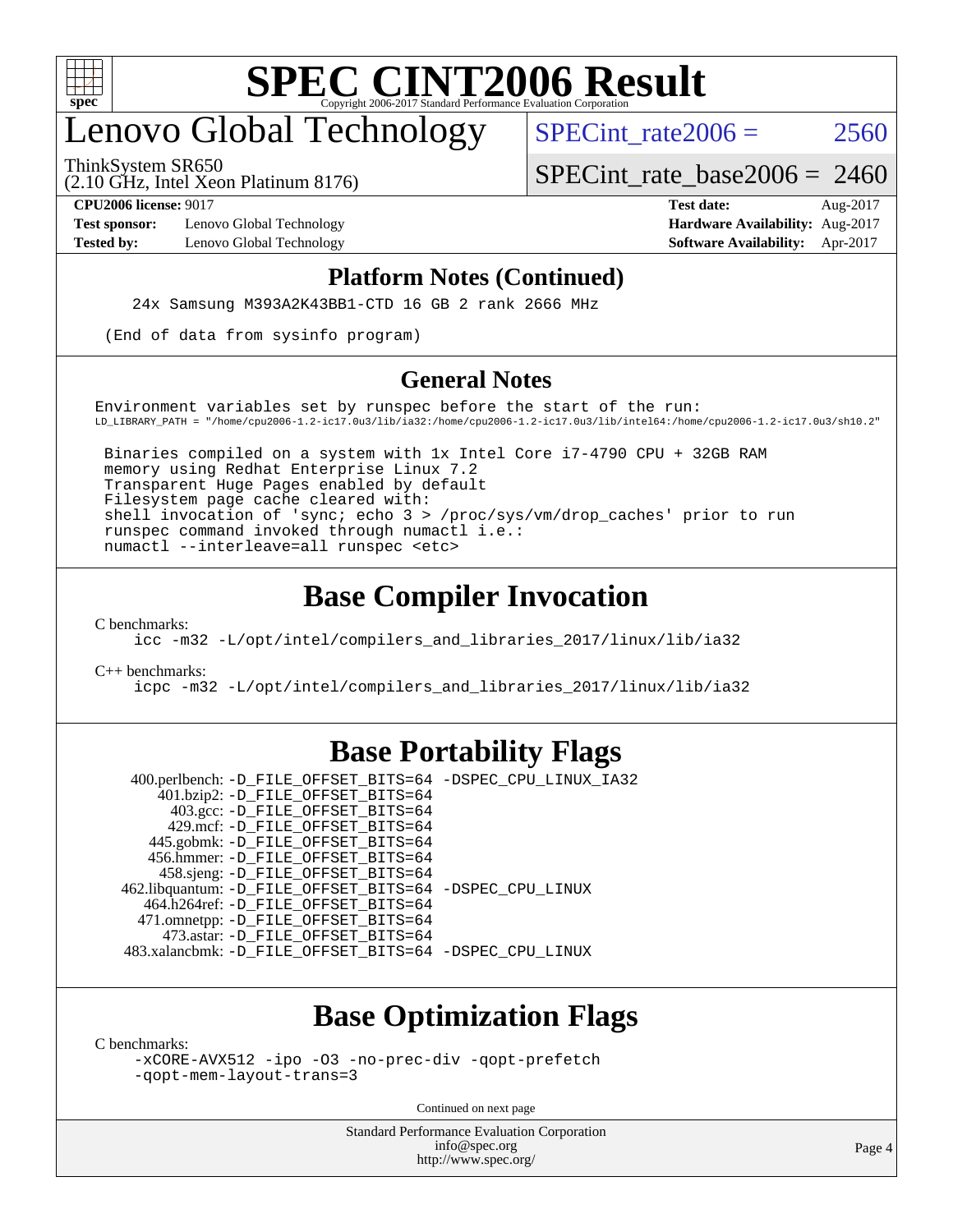

# enovo Global Technology

ThinkSystem SR650

SPECint rate $2006 = 2560$ 

(2.10 GHz, Intel Xeon Platinum 8176)

**[Test sponsor:](http://www.spec.org/auto/cpu2006/Docs/result-fields.html#Testsponsor)** Lenovo Global Technology **[Hardware Availability:](http://www.spec.org/auto/cpu2006/Docs/result-fields.html#HardwareAvailability)** Aug-2017

[SPECint\\_rate\\_base2006 =](http://www.spec.org/auto/cpu2006/Docs/result-fields.html#SPECintratebase2006) 2460

**[CPU2006 license:](http://www.spec.org/auto/cpu2006/Docs/result-fields.html#CPU2006license)** 9017 **[Test date:](http://www.spec.org/auto/cpu2006/Docs/result-fields.html#Testdate)** Aug-2017 **[Tested by:](http://www.spec.org/auto/cpu2006/Docs/result-fields.html#Testedby)** Lenovo Global Technology **[Software Availability:](http://www.spec.org/auto/cpu2006/Docs/result-fields.html#SoftwareAvailability)** Apr-2017

### **[Base Optimization Flags \(Continued\)](http://www.spec.org/auto/cpu2006/Docs/result-fields.html#BaseOptimizationFlags)**

[C++ benchmarks:](http://www.spec.org/auto/cpu2006/Docs/result-fields.html#CXXbenchmarks)

[-xCORE-AVX512](http://www.spec.org/cpu2006/results/res2017q4/cpu2006-20170918-49800.flags.html#user_CXXbase_f-xCORE-AVX512) [-ipo](http://www.spec.org/cpu2006/results/res2017q4/cpu2006-20170918-49800.flags.html#user_CXXbase_f-ipo) [-O3](http://www.spec.org/cpu2006/results/res2017q4/cpu2006-20170918-49800.flags.html#user_CXXbase_f-O3) [-no-prec-div](http://www.spec.org/cpu2006/results/res2017q4/cpu2006-20170918-49800.flags.html#user_CXXbase_f-no-prec-div) [-qopt-prefetch](http://www.spec.org/cpu2006/results/res2017q4/cpu2006-20170918-49800.flags.html#user_CXXbase_f-qopt-prefetch) [-qopt-mem-layout-trans=3](http://www.spec.org/cpu2006/results/res2017q4/cpu2006-20170918-49800.flags.html#user_CXXbase_f-qopt-mem-layout-trans_170f5be61cd2cedc9b54468c59262d5d) [-Wl,-z,muldefs](http://www.spec.org/cpu2006/results/res2017q4/cpu2006-20170918-49800.flags.html#user_CXXbase_link_force_multiple1_74079c344b956b9658436fd1b6dd3a8a) [-L/sh10.2 -lsmartheap](http://www.spec.org/cpu2006/results/res2017q4/cpu2006-20170918-49800.flags.html#user_CXXbase_SmartHeap_b831f2d313e2fffa6dfe3f00ffc1f1c0)

### **[Base Other Flags](http://www.spec.org/auto/cpu2006/Docs/result-fields.html#BaseOtherFlags)**

[C benchmarks](http://www.spec.org/auto/cpu2006/Docs/result-fields.html#Cbenchmarks):

403.gcc: [-Dalloca=\\_alloca](http://www.spec.org/cpu2006/results/res2017q4/cpu2006-20170918-49800.flags.html#b403.gcc_baseEXTRA_CFLAGS_Dalloca_be3056838c12de2578596ca5467af7f3)

### **[Peak Compiler Invocation](http://www.spec.org/auto/cpu2006/Docs/result-fields.html#PeakCompilerInvocation)**

[C benchmarks \(except as noted below\)](http://www.spec.org/auto/cpu2006/Docs/result-fields.html#Cbenchmarksexceptasnotedbelow):

[icc -m32 -L/opt/intel/compilers\\_and\\_libraries\\_2017/linux/lib/ia32](http://www.spec.org/cpu2006/results/res2017q4/cpu2006-20170918-49800.flags.html#user_CCpeak_intel_icc_c29f3ff5a7ed067b11e4ec10a03f03ae)

400.perlbench: [icc -m64](http://www.spec.org/cpu2006/results/res2017q4/cpu2006-20170918-49800.flags.html#user_peakCCLD400_perlbench_intel_icc_64bit_bda6cc9af1fdbb0edc3795bac97ada53)

401.bzip2: [icc -m64](http://www.spec.org/cpu2006/results/res2017q4/cpu2006-20170918-49800.flags.html#user_peakCCLD401_bzip2_intel_icc_64bit_bda6cc9af1fdbb0edc3795bac97ada53)

456.hmmer: [icc -m64](http://www.spec.org/cpu2006/results/res2017q4/cpu2006-20170918-49800.flags.html#user_peakCCLD456_hmmer_intel_icc_64bit_bda6cc9af1fdbb0edc3795bac97ada53)

458.sjeng: [icc -m64](http://www.spec.org/cpu2006/results/res2017q4/cpu2006-20170918-49800.flags.html#user_peakCCLD458_sjeng_intel_icc_64bit_bda6cc9af1fdbb0edc3795bac97ada53)

#### [C++ benchmarks:](http://www.spec.org/auto/cpu2006/Docs/result-fields.html#CXXbenchmarks)

[icpc -m32 -L/opt/intel/compilers\\_and\\_libraries\\_2017/linux/lib/ia32](http://www.spec.org/cpu2006/results/res2017q4/cpu2006-20170918-49800.flags.html#user_CXXpeak_intel_icpc_8c35c7808b62dab9ae41a1aa06361b6b)

#### **[Peak Portability Flags](http://www.spec.org/auto/cpu2006/Docs/result-fields.html#PeakPortabilityFlags)**

 400.perlbench: [-DSPEC\\_CPU\\_LP64](http://www.spec.org/cpu2006/results/res2017q4/cpu2006-20170918-49800.flags.html#b400.perlbench_peakCPORTABILITY_DSPEC_CPU_LP64) [-DSPEC\\_CPU\\_LINUX\\_X64](http://www.spec.org/cpu2006/results/res2017q4/cpu2006-20170918-49800.flags.html#b400.perlbench_peakCPORTABILITY_DSPEC_CPU_LINUX_X64) 401.bzip2: [-DSPEC\\_CPU\\_LP64](http://www.spec.org/cpu2006/results/res2017q4/cpu2006-20170918-49800.flags.html#suite_peakCPORTABILITY401_bzip2_DSPEC_CPU_LP64) 403.gcc: [-D\\_FILE\\_OFFSET\\_BITS=64](http://www.spec.org/cpu2006/results/res2017q4/cpu2006-20170918-49800.flags.html#user_peakPORTABILITY403_gcc_file_offset_bits_64_438cf9856305ebd76870a2c6dc2689ab) 429.mcf: [-D\\_FILE\\_OFFSET\\_BITS=64](http://www.spec.org/cpu2006/results/res2017q4/cpu2006-20170918-49800.flags.html#user_peakPORTABILITY429_mcf_file_offset_bits_64_438cf9856305ebd76870a2c6dc2689ab) 445.gobmk: [-D\\_FILE\\_OFFSET\\_BITS=64](http://www.spec.org/cpu2006/results/res2017q4/cpu2006-20170918-49800.flags.html#user_peakPORTABILITY445_gobmk_file_offset_bits_64_438cf9856305ebd76870a2c6dc2689ab) 456.hmmer: [-DSPEC\\_CPU\\_LP64](http://www.spec.org/cpu2006/results/res2017q4/cpu2006-20170918-49800.flags.html#suite_peakCPORTABILITY456_hmmer_DSPEC_CPU_LP64) 458.sjeng: [-DSPEC\\_CPU\\_LP64](http://www.spec.org/cpu2006/results/res2017q4/cpu2006-20170918-49800.flags.html#suite_peakCPORTABILITY458_sjeng_DSPEC_CPU_LP64) 462.libquantum: [-D\\_FILE\\_OFFSET\\_BITS=64](http://www.spec.org/cpu2006/results/res2017q4/cpu2006-20170918-49800.flags.html#user_peakPORTABILITY462_libquantum_file_offset_bits_64_438cf9856305ebd76870a2c6dc2689ab) [-DSPEC\\_CPU\\_LINUX](http://www.spec.org/cpu2006/results/res2017q4/cpu2006-20170918-49800.flags.html#b462.libquantum_peakCPORTABILITY_DSPEC_CPU_LINUX) 464.h264ref: [-D\\_FILE\\_OFFSET\\_BITS=64](http://www.spec.org/cpu2006/results/res2017q4/cpu2006-20170918-49800.flags.html#user_peakPORTABILITY464_h264ref_file_offset_bits_64_438cf9856305ebd76870a2c6dc2689ab) 471.omnetpp: [-D\\_FILE\\_OFFSET\\_BITS=64](http://www.spec.org/cpu2006/results/res2017q4/cpu2006-20170918-49800.flags.html#user_peakPORTABILITY471_omnetpp_file_offset_bits_64_438cf9856305ebd76870a2c6dc2689ab) 473.astar: [-D\\_FILE\\_OFFSET\\_BITS=64](http://www.spec.org/cpu2006/results/res2017q4/cpu2006-20170918-49800.flags.html#user_peakPORTABILITY473_astar_file_offset_bits_64_438cf9856305ebd76870a2c6dc2689ab) 483.xalancbmk: [-D\\_FILE\\_OFFSET\\_BITS=64](http://www.spec.org/cpu2006/results/res2017q4/cpu2006-20170918-49800.flags.html#user_peakPORTABILITY483_xalancbmk_file_offset_bits_64_438cf9856305ebd76870a2c6dc2689ab) [-DSPEC\\_CPU\\_LINUX](http://www.spec.org/cpu2006/results/res2017q4/cpu2006-20170918-49800.flags.html#b483.xalancbmk_peakCXXPORTABILITY_DSPEC_CPU_LINUX)

> Standard Performance Evaluation Corporation [info@spec.org](mailto:info@spec.org) <http://www.spec.org/>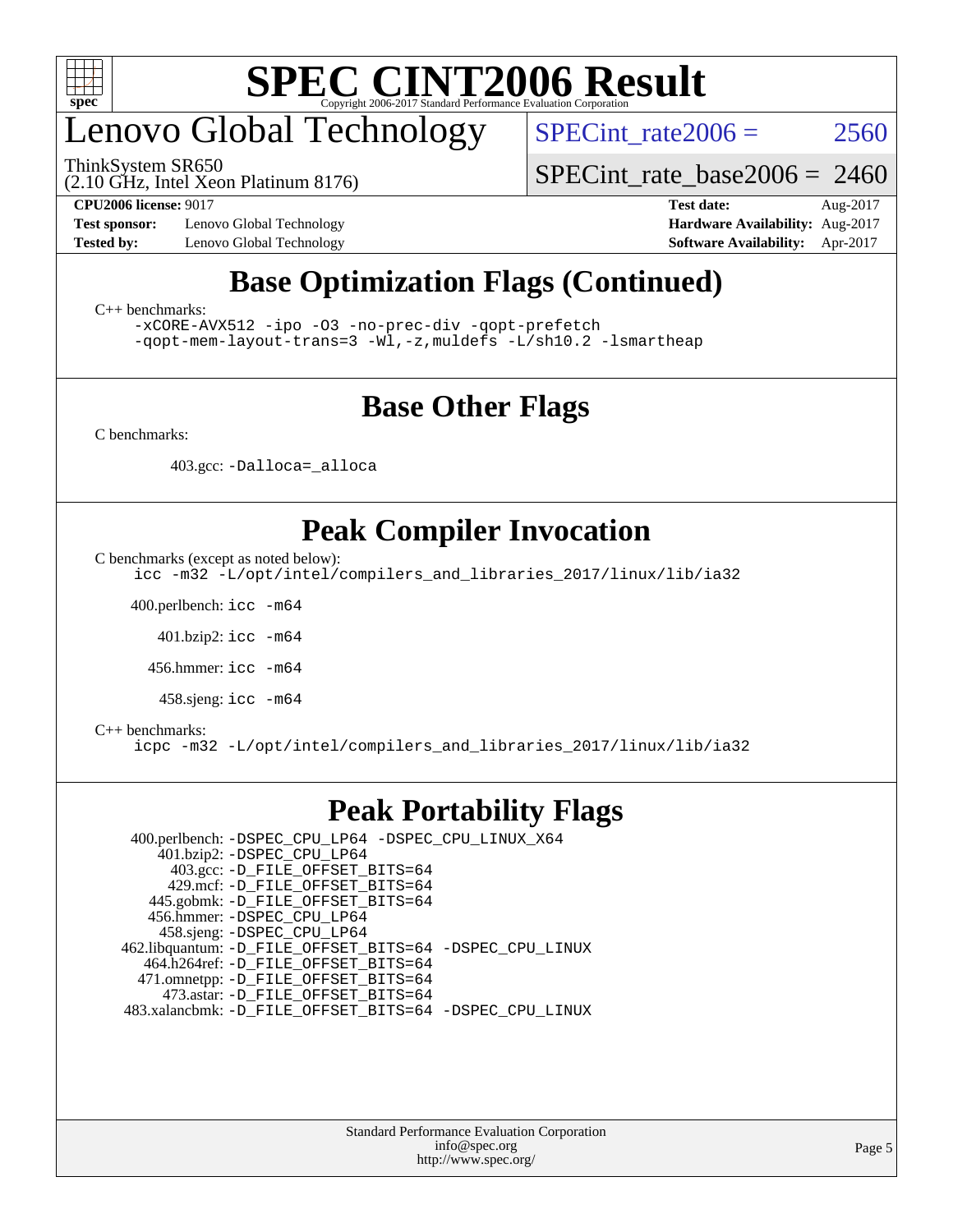

## enovo Global Technology

SPECint rate  $2006 = 2560$ 

(2.10 GHz, Intel Xeon Platinum 8176) ThinkSystem SR650

[SPECint\\_rate\\_base2006 =](http://www.spec.org/auto/cpu2006/Docs/result-fields.html#SPECintratebase2006) 2460

**[CPU2006 license:](http://www.spec.org/auto/cpu2006/Docs/result-fields.html#CPU2006license)** 9017 **[Test date:](http://www.spec.org/auto/cpu2006/Docs/result-fields.html#Testdate)** Aug-2017

**[Test sponsor:](http://www.spec.org/auto/cpu2006/Docs/result-fields.html#Testsponsor)** Lenovo Global Technology **[Hardware Availability:](http://www.spec.org/auto/cpu2006/Docs/result-fields.html#HardwareAvailability)** Aug-2017 **[Tested by:](http://www.spec.org/auto/cpu2006/Docs/result-fields.html#Testedby)** Lenovo Global Technology **[Software Availability:](http://www.spec.org/auto/cpu2006/Docs/result-fields.html#SoftwareAvailability)** Apr-2017

### **[Peak Optimization Flags](http://www.spec.org/auto/cpu2006/Docs/result-fields.html#PeakOptimizationFlags)**

[C benchmarks](http://www.spec.org/auto/cpu2006/Docs/result-fields.html#Cbenchmarks):

 400.perlbench: [-prof-gen](http://www.spec.org/cpu2006/results/res2017q4/cpu2006-20170918-49800.flags.html#user_peakPASS1_CFLAGSPASS1_LDCFLAGS400_perlbench_prof_gen_e43856698f6ca7b7e442dfd80e94a8fc)(pass 1) [-prof-use](http://www.spec.org/cpu2006/results/res2017q4/cpu2006-20170918-49800.flags.html#user_peakPASS2_CFLAGSPASS2_LDCFLAGS400_perlbench_prof_use_bccf7792157ff70d64e32fe3e1250b55)(pass 2) [-xCORE-AVX512](http://www.spec.org/cpu2006/results/res2017q4/cpu2006-20170918-49800.flags.html#user_peakPASS2_CFLAGSPASS2_LDCFLAGS400_perlbench_f-xCORE-AVX512)(pass 2)  $-par-num-threads=1(pass 1) -ipo(pass 2) -O3(pass 2)$  $-par-num-threads=1(pass 1) -ipo(pass 2) -O3(pass 2)$  $-par-num-threads=1(pass 1) -ipo(pass 2) -O3(pass 2)$  $-par-num-threads=1(pass 1) -ipo(pass 2) -O3(pass 2)$  $-par-num-threads=1(pass 1) -ipo(pass 2) -O3(pass 2)$  $-par-num-threads=1(pass 1) -ipo(pass 2) -O3(pass 2)$ [-no-prec-div](http://www.spec.org/cpu2006/results/res2017q4/cpu2006-20170918-49800.flags.html#user_peakPASS2_CFLAGSPASS2_LDCFLAGS400_perlbench_f-no-prec-div)(pass 2) [-auto-ilp32](http://www.spec.org/cpu2006/results/res2017q4/cpu2006-20170918-49800.flags.html#user_peakCOPTIMIZE400_perlbench_f-auto-ilp32) [-qopt-mem-layout-trans=3](http://www.spec.org/cpu2006/results/res2017q4/cpu2006-20170918-49800.flags.html#user_peakCOPTIMIZE400_perlbench_f-qopt-mem-layout-trans_170f5be61cd2cedc9b54468c59262d5d) 401.bzip2: [-prof-gen](http://www.spec.org/cpu2006/results/res2017q4/cpu2006-20170918-49800.flags.html#user_peakPASS1_CFLAGSPASS1_LDCFLAGS401_bzip2_prof_gen_e43856698f6ca7b7e442dfd80e94a8fc)(pass 1) [-prof-use](http://www.spec.org/cpu2006/results/res2017q4/cpu2006-20170918-49800.flags.html#user_peakPASS2_CFLAGSPASS2_LDCFLAGS401_bzip2_prof_use_bccf7792157ff70d64e32fe3e1250b55)(pass 2) [-xCORE-AVX512](http://www.spec.org/cpu2006/results/res2017q4/cpu2006-20170918-49800.flags.html#user_peakPASS2_CFLAGSPASS2_LDCFLAGS401_bzip2_f-xCORE-AVX512)(pass 2) [-par-num-threads=1](http://www.spec.org/cpu2006/results/res2017q4/cpu2006-20170918-49800.flags.html#user_peakPASS1_CFLAGSPASS1_LDCFLAGS401_bzip2_par_num_threads_786a6ff141b4e9e90432e998842df6c2)(pass 1) [-ipo](http://www.spec.org/cpu2006/results/res2017q4/cpu2006-20170918-49800.flags.html#user_peakPASS2_CFLAGSPASS2_LDCFLAGS401_bzip2_f-ipo)(pass 2) [-O3](http://www.spec.org/cpu2006/results/res2017q4/cpu2006-20170918-49800.flags.html#user_peakPASS2_CFLAGSPASS2_LDCFLAGS401_bzip2_f-O3)(pass 2) [-no-prec-div](http://www.spec.org/cpu2006/results/res2017q4/cpu2006-20170918-49800.flags.html#user_peakPASS2_CFLAGSPASS2_LDCFLAGS401_bzip2_f-no-prec-div)(pass 2) [-qopt-prefetch](http://www.spec.org/cpu2006/results/res2017q4/cpu2006-20170918-49800.flags.html#user_peakCOPTIMIZE401_bzip2_f-qopt-prefetch) [-auto-ilp32](http://www.spec.org/cpu2006/results/res2017q4/cpu2006-20170918-49800.flags.html#user_peakCOPTIMIZE401_bzip2_f-auto-ilp32) [-qopt-mem-layout-trans=3](http://www.spec.org/cpu2006/results/res2017q4/cpu2006-20170918-49800.flags.html#user_peakCOPTIMIZE401_bzip2_f-qopt-mem-layout-trans_170f5be61cd2cedc9b54468c59262d5d) 403.gcc: [-xCORE-AVX512](http://www.spec.org/cpu2006/results/res2017q4/cpu2006-20170918-49800.flags.html#user_peakOPTIMIZE403_gcc_f-xCORE-AVX512) [-ipo](http://www.spec.org/cpu2006/results/res2017q4/cpu2006-20170918-49800.flags.html#user_peakOPTIMIZE403_gcc_f-ipo) [-O3](http://www.spec.org/cpu2006/results/res2017q4/cpu2006-20170918-49800.flags.html#user_peakOPTIMIZE403_gcc_f-O3) [-no-prec-div](http://www.spec.org/cpu2006/results/res2017q4/cpu2006-20170918-49800.flags.html#user_peakOPTIMIZE403_gcc_f-no-prec-div) [-qopt-mem-layout-trans=3](http://www.spec.org/cpu2006/results/res2017q4/cpu2006-20170918-49800.flags.html#user_peakCOPTIMIZE403_gcc_f-qopt-mem-layout-trans_170f5be61cd2cedc9b54468c59262d5d)  $429$ .mcf: basepeak = yes 445.gobmk: [-prof-gen](http://www.spec.org/cpu2006/results/res2017q4/cpu2006-20170918-49800.flags.html#user_peakPASS1_CFLAGSPASS1_LDCFLAGS445_gobmk_prof_gen_e43856698f6ca7b7e442dfd80e94a8fc)(pass 1) [-prof-use](http://www.spec.org/cpu2006/results/res2017q4/cpu2006-20170918-49800.flags.html#user_peakPASS2_CFLAGSPASS2_LDCFLAGSPASS2_LDFLAGS445_gobmk_prof_use_bccf7792157ff70d64e32fe3e1250b55)(pass 2) [-xCORE-AVX512](http://www.spec.org/cpu2006/results/res2017q4/cpu2006-20170918-49800.flags.html#user_peakPASS2_CFLAGSPASS2_LDCFLAGSPASS2_LDFLAGS445_gobmk_f-xCORE-AVX512)(pass 2) [-par-num-threads=1](http://www.spec.org/cpu2006/results/res2017q4/cpu2006-20170918-49800.flags.html#user_peakPASS1_CFLAGSPASS1_LDCFLAGS445_gobmk_par_num_threads_786a6ff141b4e9e90432e998842df6c2)(pass 1) [-ipo](http://www.spec.org/cpu2006/results/res2017q4/cpu2006-20170918-49800.flags.html#user_peakPASS2_LDCFLAGS445_gobmk_f-ipo)(pass 2) [-O3](http://www.spec.org/cpu2006/results/res2017q4/cpu2006-20170918-49800.flags.html#user_peakPASS2_LDCFLAGS445_gobmk_f-O3)(pass 2) [-no-prec-div](http://www.spec.org/cpu2006/results/res2017q4/cpu2006-20170918-49800.flags.html#user_peakPASS2_LDCFLAGS445_gobmk_f-no-prec-div)(pass 2) [-qopt-mem-layout-trans=3](http://www.spec.org/cpu2006/results/res2017q4/cpu2006-20170918-49800.flags.html#user_peakCOPTIMIZE445_gobmk_f-qopt-mem-layout-trans_170f5be61cd2cedc9b54468c59262d5d) 456.hmmer: [-xCORE-AVX512](http://www.spec.org/cpu2006/results/res2017q4/cpu2006-20170918-49800.flags.html#user_peakOPTIMIZE456_hmmer_f-xCORE-AVX512) [-ipo](http://www.spec.org/cpu2006/results/res2017q4/cpu2006-20170918-49800.flags.html#user_peakOPTIMIZE456_hmmer_f-ipo) [-O3](http://www.spec.org/cpu2006/results/res2017q4/cpu2006-20170918-49800.flags.html#user_peakOPTIMIZE456_hmmer_f-O3) [-no-prec-div](http://www.spec.org/cpu2006/results/res2017q4/cpu2006-20170918-49800.flags.html#user_peakOPTIMIZE456_hmmer_f-no-prec-div) [-unroll2](http://www.spec.org/cpu2006/results/res2017q4/cpu2006-20170918-49800.flags.html#user_peakCOPTIMIZE456_hmmer_f-unroll_784dae83bebfb236979b41d2422d7ec2) [-auto-ilp32](http://www.spec.org/cpu2006/results/res2017q4/cpu2006-20170918-49800.flags.html#user_peakCOPTIMIZE456_hmmer_f-auto-ilp32) [-qopt-mem-layout-trans=3](http://www.spec.org/cpu2006/results/res2017q4/cpu2006-20170918-49800.flags.html#user_peakCOPTIMIZE456_hmmer_f-qopt-mem-layout-trans_170f5be61cd2cedc9b54468c59262d5d) 458.sjeng: [-prof-gen](http://www.spec.org/cpu2006/results/res2017q4/cpu2006-20170918-49800.flags.html#user_peakPASS1_CFLAGSPASS1_LDCFLAGS458_sjeng_prof_gen_e43856698f6ca7b7e442dfd80e94a8fc)(pass 1) [-prof-use](http://www.spec.org/cpu2006/results/res2017q4/cpu2006-20170918-49800.flags.html#user_peakPASS2_CFLAGSPASS2_LDCFLAGS458_sjeng_prof_use_bccf7792157ff70d64e32fe3e1250b55)(pass 2) [-xCORE-AVX512](http://www.spec.org/cpu2006/results/res2017q4/cpu2006-20170918-49800.flags.html#user_peakPASS2_CFLAGSPASS2_LDCFLAGS458_sjeng_f-xCORE-AVX512)(pass 2) [-par-num-threads=1](http://www.spec.org/cpu2006/results/res2017q4/cpu2006-20170918-49800.flags.html#user_peakPASS1_CFLAGSPASS1_LDCFLAGS458_sjeng_par_num_threads_786a6ff141b4e9e90432e998842df6c2)(pass 1) [-ipo](http://www.spec.org/cpu2006/results/res2017q4/cpu2006-20170918-49800.flags.html#user_peakPASS2_CFLAGSPASS2_LDCFLAGS458_sjeng_f-ipo)(pass 2) [-O3](http://www.spec.org/cpu2006/results/res2017q4/cpu2006-20170918-49800.flags.html#user_peakPASS2_CFLAGSPASS2_LDCFLAGS458_sjeng_f-O3)(pass 2) [-no-prec-div](http://www.spec.org/cpu2006/results/res2017q4/cpu2006-20170918-49800.flags.html#user_peakPASS2_CFLAGSPASS2_LDCFLAGS458_sjeng_f-no-prec-div)(pass 2) [-unroll4](http://www.spec.org/cpu2006/results/res2017q4/cpu2006-20170918-49800.flags.html#user_peakCOPTIMIZE458_sjeng_f-unroll_4e5e4ed65b7fd20bdcd365bec371b81f) [-auto-ilp32](http://www.spec.org/cpu2006/results/res2017q4/cpu2006-20170918-49800.flags.html#user_peakCOPTIMIZE458_sjeng_f-auto-ilp32) [-qopt-mem-layout-trans=3](http://www.spec.org/cpu2006/results/res2017q4/cpu2006-20170918-49800.flags.html#user_peakCOPTIMIZE458_sjeng_f-qopt-mem-layout-trans_170f5be61cd2cedc9b54468c59262d5d)  $462$ .libquantum: basepeak = yes 464.h264ref: [-prof-gen](http://www.spec.org/cpu2006/results/res2017q4/cpu2006-20170918-49800.flags.html#user_peakPASS1_CFLAGSPASS1_LDCFLAGS464_h264ref_prof_gen_e43856698f6ca7b7e442dfd80e94a8fc)(pass 1) [-prof-use](http://www.spec.org/cpu2006/results/res2017q4/cpu2006-20170918-49800.flags.html#user_peakPASS2_CFLAGSPASS2_LDCFLAGS464_h264ref_prof_use_bccf7792157ff70d64e32fe3e1250b55)(pass 2) [-xCORE-AVX512](http://www.spec.org/cpu2006/results/res2017q4/cpu2006-20170918-49800.flags.html#user_peakPASS2_CFLAGSPASS2_LDCFLAGS464_h264ref_f-xCORE-AVX512)(pass 2) [-par-num-threads=1](http://www.spec.org/cpu2006/results/res2017q4/cpu2006-20170918-49800.flags.html#user_peakPASS1_CFLAGSPASS1_LDCFLAGS464_h264ref_par_num_threads_786a6ff141b4e9e90432e998842df6c2)(pass 1) [-ipo](http://www.spec.org/cpu2006/results/res2017q4/cpu2006-20170918-49800.flags.html#user_peakPASS2_CFLAGSPASS2_LDCFLAGS464_h264ref_f-ipo)(pass 2) [-O3](http://www.spec.org/cpu2006/results/res2017q4/cpu2006-20170918-49800.flags.html#user_peakPASS2_CFLAGSPASS2_LDCFLAGS464_h264ref_f-O3)(pass 2) [-no-prec-div](http://www.spec.org/cpu2006/results/res2017q4/cpu2006-20170918-49800.flags.html#user_peakPASS2_CFLAGSPASS2_LDCFLAGS464_h264ref_f-no-prec-div)(pass 2) [-unroll2](http://www.spec.org/cpu2006/results/res2017q4/cpu2006-20170918-49800.flags.html#user_peakCOPTIMIZE464_h264ref_f-unroll_784dae83bebfb236979b41d2422d7ec2) [-qopt-mem-layout-trans=3](http://www.spec.org/cpu2006/results/res2017q4/cpu2006-20170918-49800.flags.html#user_peakCOPTIMIZE464_h264ref_f-qopt-mem-layout-trans_170f5be61cd2cedc9b54468c59262d5d) [C++ benchmarks:](http://www.spec.org/auto/cpu2006/Docs/result-fields.html#CXXbenchmarks) 471.omnetpp: [-prof-gen](http://www.spec.org/cpu2006/results/res2017q4/cpu2006-20170918-49800.flags.html#user_peakPASS1_CXXFLAGSPASS1_LDCXXFLAGS471_omnetpp_prof_gen_e43856698f6ca7b7e442dfd80e94a8fc)(pass 1) [-prof-use](http://www.spec.org/cpu2006/results/res2017q4/cpu2006-20170918-49800.flags.html#user_peakPASS2_CXXFLAGSPASS2_LDCXXFLAGS471_omnetpp_prof_use_bccf7792157ff70d64e32fe3e1250b55)(pass 2) [-xCORE-AVX512](http://www.spec.org/cpu2006/results/res2017q4/cpu2006-20170918-49800.flags.html#user_peakPASS2_CXXFLAGSPASS2_LDCXXFLAGS471_omnetpp_f-xCORE-AVX512)(pass 2) [-par-num-threads=1](http://www.spec.org/cpu2006/results/res2017q4/cpu2006-20170918-49800.flags.html#user_peakPASS1_CXXFLAGSPASS1_LDCXXFLAGS471_omnetpp_par_num_threads_786a6ff141b4e9e90432e998842df6c2)(pass 1) [-ipo](http://www.spec.org/cpu2006/results/res2017q4/cpu2006-20170918-49800.flags.html#user_peakPASS2_CXXFLAGSPASS2_LDCXXFLAGS471_omnetpp_f-ipo)(pass 2) [-O3](http://www.spec.org/cpu2006/results/res2017q4/cpu2006-20170918-49800.flags.html#user_peakPASS2_CXXFLAGSPASS2_LDCXXFLAGS471_omnetpp_f-O3)(pass 2) [-no-prec-div](http://www.spec.org/cpu2006/results/res2017q4/cpu2006-20170918-49800.flags.html#user_peakPASS2_CXXFLAGSPASS2_LDCXXFLAGS471_omnetpp_f-no-prec-div)(pass 2) [-qopt-ra-region-strategy=block](http://www.spec.org/cpu2006/results/res2017q4/cpu2006-20170918-49800.flags.html#user_peakCXXOPTIMIZE471_omnetpp_f-qopt-ra-region-strategy_430aa8f7c220cbde92ae827fa8d9be32)  [-qopt-mem-layout-trans=3](http://www.spec.org/cpu2006/results/res2017q4/cpu2006-20170918-49800.flags.html#user_peakCXXOPTIMIZE471_omnetpp_f-qopt-mem-layout-trans_170f5be61cd2cedc9b54468c59262d5d) [-Wl,-z,muldefs](http://www.spec.org/cpu2006/results/res2017q4/cpu2006-20170918-49800.flags.html#user_peakEXTRA_LDFLAGS471_omnetpp_link_force_multiple1_74079c344b956b9658436fd1b6dd3a8a) [-L/sh10.2 -lsmartheap](http://www.spec.org/cpu2006/results/res2017q4/cpu2006-20170918-49800.flags.html#user_peakEXTRA_LIBS471_omnetpp_SmartHeap_b831f2d313e2fffa6dfe3f00ffc1f1c0) 473.astar: basepeak = yes  $483.xalanchmk: basepeak = yes$